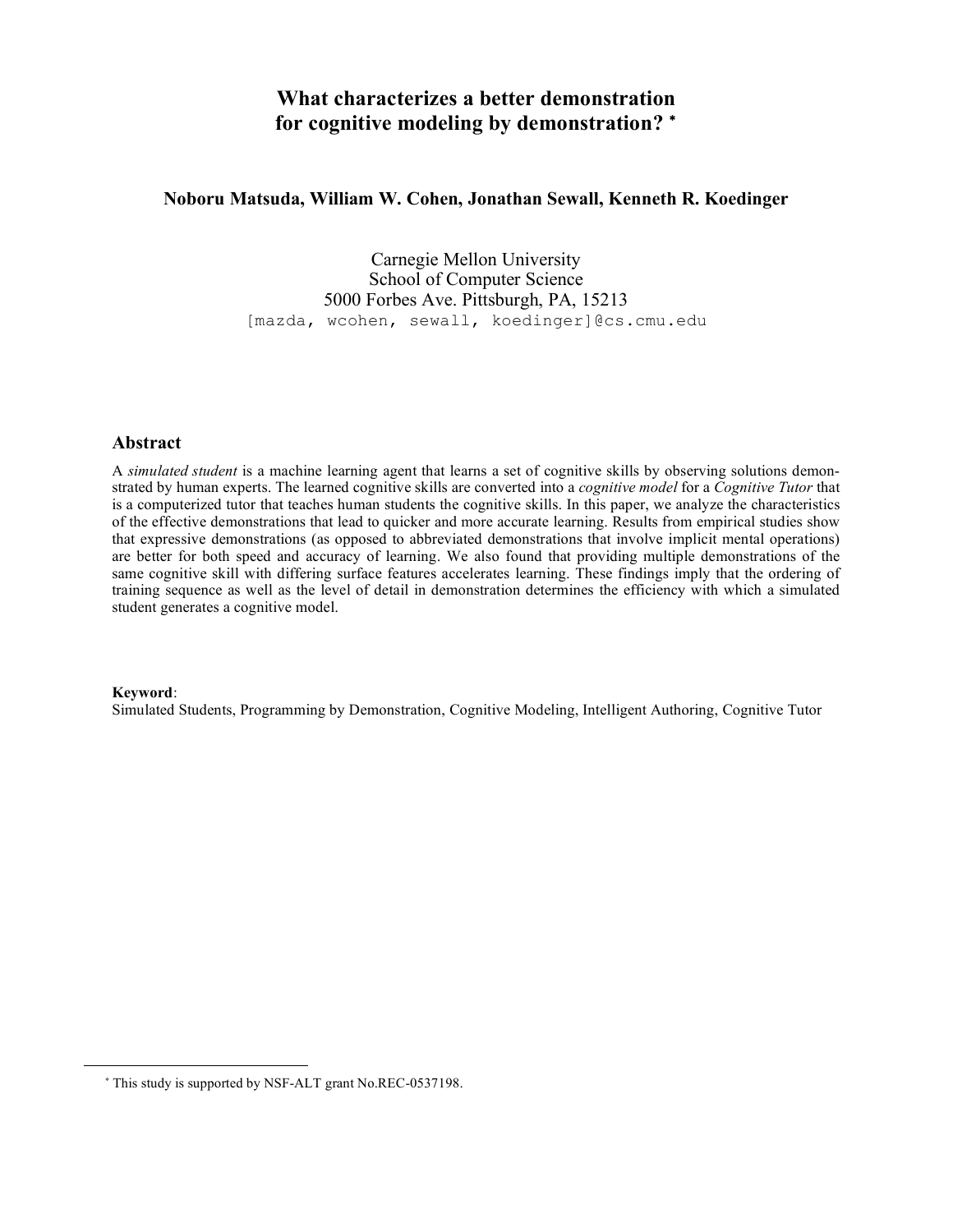# **1 Introduction**

This study investigates characteristics of effective demonstrations for machine-learning agents. In particular, we consider *Simulated Students*, which learn a *cognitive model* by demonstration [Cypher, 1993].

A cognitive model is the essential component for a Cognitive Tutor [Anderson et al., 1990; Anderson et al., 1995] since it is used to *model trace* (i.e., to evaluate) a human student's problem-solving steps. Traditionally, building a cognitive model has required significant skills in cognitive task analysis and AI programming, so that novice authors have great difficulty to create them without help.

Developed as a plug-in intelligent component for the Cognitive Tutor Authoring Tools [Koedinger *et al.*, 2003], our Simulated Student learns cognitive skills from the model solutions. That is, with the assistance of a Simulated Student, an author can simply demonstrate solutions without prior knowledge of programming. The Simulated Student then generates a set of *production rules* that becomes a cognitive model that replicates the demonstration. Because this model is closely related to the model developed by the human student that will use the Cognitive Tutor, we call this learning agent a *Simulated Student*.

Several researchers have used machine learning for instructional design, for example, [Mertz, 1997; Tecuci & Keeling, 1999]. Others have applied machine learning specifically for cognitive modeling for Cognitive Tutors [Blessing, 1997; Jarvis *et al.*, 2004]. Our approach generates a cognitive model that is more accurate and more general than the previous studies, however, because it captures meaningful features of the demonstration (details in 3.3).

An interesting question is then what makes demonstration more effective and efficient. Specifically, we have explored how the following parameters alter the effectiveness of learning: the amount of information demonstrated, the type of problems, and the order of problems demonstrated. We call those problems used for demon- stration the *training problems*.

One way to evaluate effectiveness is to measure the amount of work necessary to obtain a quality cognitive model. We have operationalized the amount of work as the number of steps demonstrated, and the quality of the cognitive model as the accuracy of model tracing. We have used equation solving as an example domain for the study.<br>Our major findings: (1) providing an expressive demonstration (as opposed to an abbreviated demonstration,

which skips steps) is more likely to avoid learning incorrect production rules when the demonstration bears a coincidental ambiguity in the problem representation (e.g., the number '3' in  $3x=9$  resulting in  $x=3$ , which could be a coefficient or a quotient); (2) providing an expressive demonstration, however, does not prevent incorrect learning when the demonstration has ambiguity in structural features (e.g.,  $\div 3'$  in  $2x+4x-3$  could be a last term or a constant term); (3) the order of training problems has a significant impact on the efficiency of learning – better learning involves ordering the training problems in such a way that, for each production rule, the instances of rule applications appear differently at a surface features (e.g., applying the same production rule to an equation with and without a fraction term).

These results imply that to best facilitate authoring with the Simulated Student, the author should provide a demonstration with detailed steps. It also implies that there is an "optimal" sequence of training problems that generates a better cognitive model with fewer demonstrations.

The structure of the paper is as follows. In section 2, we describe the basic architecture of the Cognitive Tutor and its authoring tools, the Cognitive Tutor Authoring Tools. We then introduce the Simulated Student in section 3. Details of two evaluation studies as well as the lessons learned are described in sections 4 and 5, followed by concluding remarks in section 6.

# **2 Cognitive Tutors and CTAT**

## **2.1 Cognitive Tutors and Example-Tracing Tutors**

*Cognitive Tutors* are an effective [Anderson *et al.*, 1995] and widely-used [Koedinger *et al.*, 1997] type of computerized tutor. A Cognitive Tutor's teaching strategy is as follows: ask (human) students to solve problems; verify the correctness of each step they make; and provide feedback on each step. Feedback tells the student whether a step is correct or not. When the step is incorrect, the tutor may also provide more informative feedback – for example, the tutor explains why the step is wrong or what should have been done instead. If the student can not make a correct step, then he or she may ask for a hint. The tutor then provides a hint message associated with the next correct step.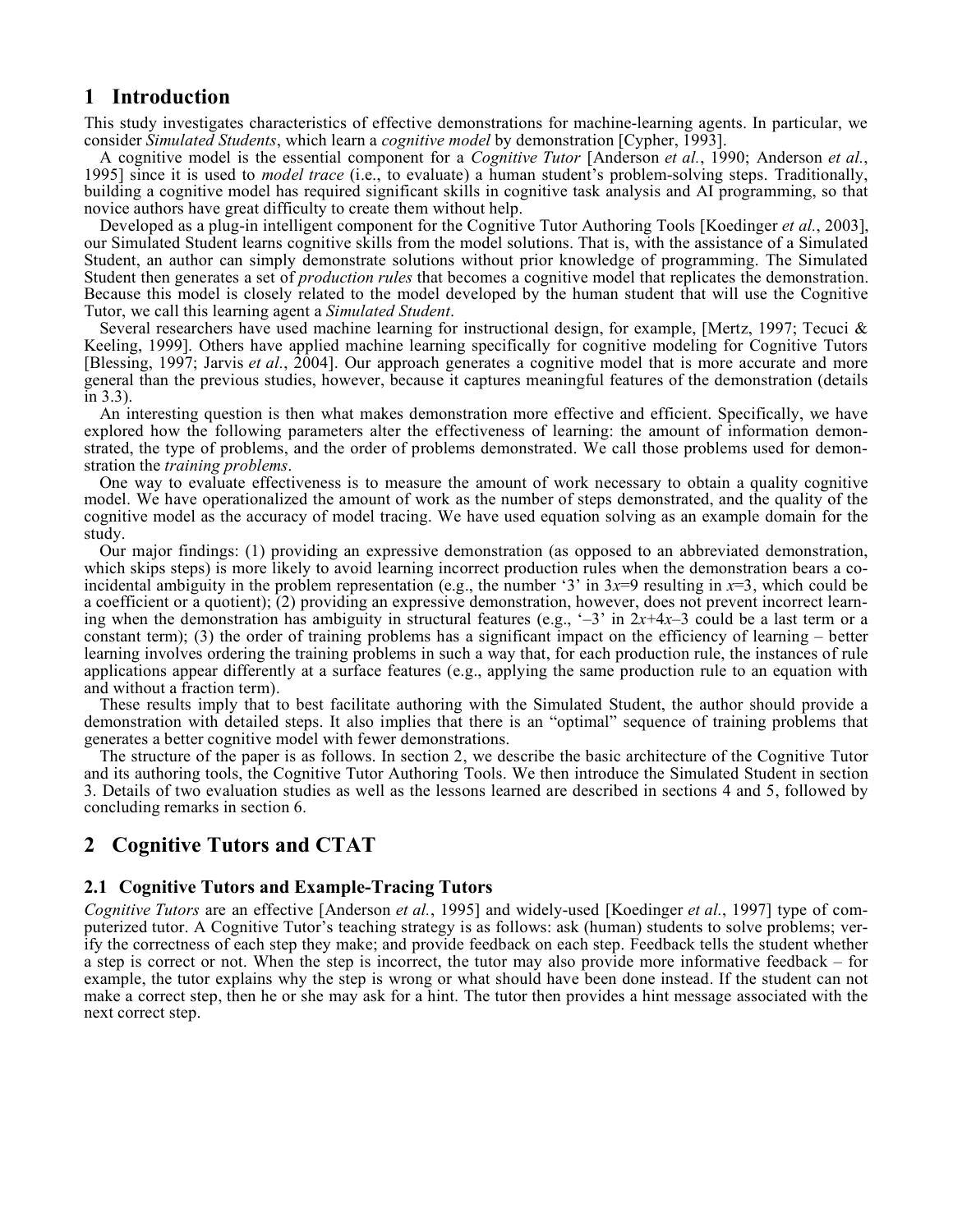This teaching strategy is supported thoroughly by a cognitive model, which is a set of production rules. Each production rule represents either a correct or incorrect step that could be performed by a student.<sup>1</sup> When a student performs a step, the tutor tries to find a production rule that matches the step in order to judge its correctness.<sup>2</sup> This procedure is called *model tracing*. The tutor requires the students to perform each step correctly before allowing the student to proceed to the next step. This way, the tutor ensures that it (the tutor) follows the path toward a solution.

One can build a simplified version of a Cognitive Tutor by relaxing a requirement on model tracing. Instead of having a fully functional model tracing capability with a fully general cognitive model, the automated tutor would recognize student steps only in the specific problems demonstrated by an author. The Cognitive Tutor Authoring Tools (CTAT) is a suite of software that allows authors to build this kind of tutor, called an *Example-Tracing Tutor* [Koedinger et al., 2003].

### **2.2 Cognitive Tutor Authoring Tools (CTAT)**

CTAT comprises three major components: an external graphical user interface (GUI) builder, an integrated development environment to build and test a Cognitive Tutor, and an external editor to manually build a cognitive model.

With CTAT, the author first builds a GUI for the desired tutor that exposes the individual steps in the solution. The author then uses the tutor's GUI and demonstrates correct and incorrect actions for many problems. A CTAT tool called the *Behavior Recorder* embedded into CTAT stores and displays the author's demonstrations. It also allows the author to mark each of the steps as correct or incorrect and add hint messages so that when human students use the Example-Tracing Tutor, the tutor can provide appropriate feedback on the students' steps.

To make the Example-Tracing Tutor a fully-equipped Cognitive Tutor that can model trace human student's steps on more general classes of problems, the author must build a cognitive model by hand. CTAT has tools to help the author with this task, but it is still quite challenging for those authors who are not trained, hence the motivation for building the Simulated Students. Our Simulated Students addresses this difficulty by extending CTAT to enable the Cognitive Tutor to model-trace generalizations of the author's demonstrated solutions.

The next section shows how the simulated students can automatically build a cognitive model from demonstrations.

# **3 The Simulated Student**

We will use the Equation Tutor shown in Figure 1 as an illustration. An equation is represented by two cells in separate single-column tables. Given an equation in the top row of the tables, human students are expected to fill in a single cell at a time. For example, at the moment shown in Figure 1, entering 3*x*+4–4 in the second cell in the left column is the desired next step, followed by entering –5–*x*–4 in the second cell in the right column.



**Figure 1: The Equation Tutor**

In the rest of this section, we first describe how the author demonstrates problem-solving steps for the Simulated Student. We then explain the basic structure of the production rules learned by the Simulated Student. Finally, we discuss the learning algorithm implemented in the Simulated Student.

<sup>&</sup>lt;sup>1</sup> In general, a cognitive model could involve production rules that do not correspond to any visible steps. Those are the production rules that are used only for the internal chain of reasoning to gain efficiency in the system development, which is not relevant in the current study. Hence we do not deal with such kind of internal production rules in thi

The Cognitive Tutor assumes that the cognitive model is omniscient hence if there is no matching production rule, the step performed is incorrect.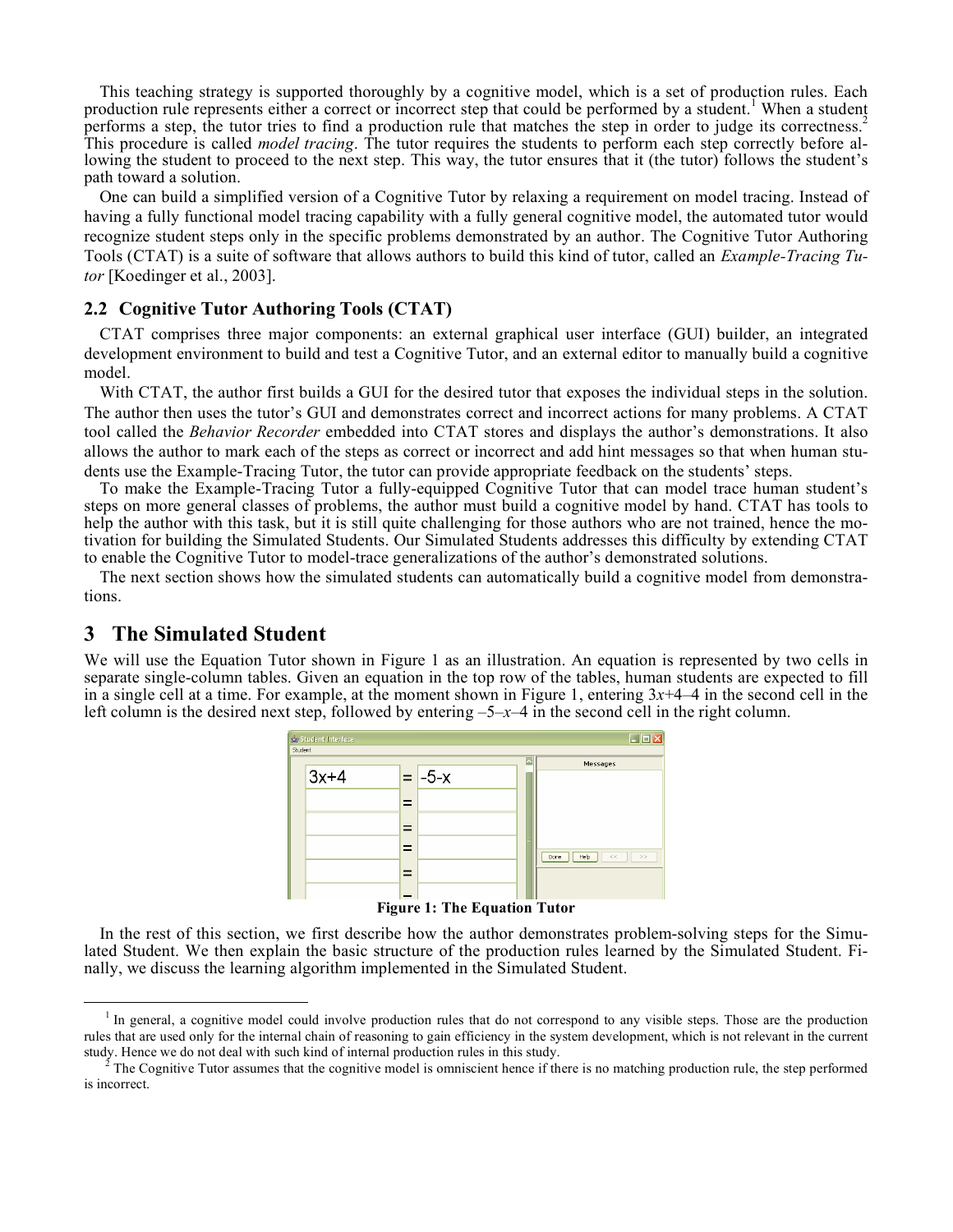## **3.1 Authoring cognitive model by demonstration**

The Simulated Student builds a cognitive model incrementally and interactively. For each step in demonstration, the author must provide the following additional information:

- 1. All GUI elements (called the *focus of attention*) whose contents are to be used in performing the step must be indicated. This is done by double-clicking on each GUI element.
- 2. A name for the step (called a *skill name*) must be given. This name must be unique for each skill, and the same name must be given each time that skill is demonstrated.

When an author demonstrats a step, the Simulated Student first tries to model trace the step with the existing cognitive model (which is initially empty). Feedback on the attempt is then provided; that is, the author is informed which production rule was matched (if any) when model tracing the step just demonstrated. The author would then acknowledge the feedback by entering a correct skill name (in the case that a wrong production rule or no production rule matched), or by validating a correct skill name (in the case that the model trace was correct).

The Simulated Student learns or re-learns a single production rule for a step demonstrated only when model tracing fails. The cognitive model thus grows upon failure.<sup>3</sup>

### **3.2 Structure of a production rule**

A production rule represents an action to be performed in terms of *what* kind of operations should be done upon *which* GUI element and *when*. The last two issues are relating to the *conditions* in the left-hand side (LHS) of the production rule, whereas the first issue is for the *operator sequence* (or the *actions*, if you will), in the right-hand side (RHS).

More precisely, the which-part represents particular GUI elements that are internally represented as *working memory elements* (WMEs). Every GUI element has a corresponding internal WME representation. The WMEs are semantically organized in a frame-like structure, represented as a semantic network. So, for example, in the tutor GUI shown in Figure 1, a problem has two tables, a table has a column, and a column has a list of cells. The which-path identifies a particular WME as a node in the semantic network – hence we call it the *WME-path*.

The when-part is represented as a list of the WME status hence called the *LHS feature constraints*. It captures the *features* shown in the GUI that must be held for the production rule to be fired. Some example features in the Equation Tutor are "an expression *is a polynomial*," "an expression *has a variable term* in it," etc.

The what-part consists of a *sequence of RHS operators* that must be applied to the specified WMEs to make an action for a step. An operator may have multiple input values but always returns a single output value. An output from an operator can be passed as an input for another operator. Therefore, an action for a single step can be decomposed as a sequence of simple operators. For example, a production rule to add -4 from the left-hand side of an equation (as the first step in adding -4 from both sides) could apply to the situation shown in Figure 1. The operator sequence for this action could be:

```
?last-term  (get-last-term "3x+4")
?rev-term  (reverse-sign ?last-term)
?new-exp  (add "3x+4" ?rev-term)
```
#### **3.3 The learning algorithm**

The three components of the production rule – WME-path, LHS feature constraints, and the RHS operator sequence – are learned with the different learning techniques.

The WME-path consists only of focus of attention, which is explicitly specified by the author when a step is demonstrated. The learning for each WME-path is a straightforward generalization. In the most specific case, a WME-path represents an absolute object in the absolute position, e.g., the 3rd cell in the 2nd column of the 1st table. In the most general case, the WME-path represents any object in any places, e.g., any cell in any column in any table. A WME-path of intermediate generality has those only some of its elements specified, e.g., any cell in the 2nd column in the 1st table. The generality of a WME-path is predefined. On the first demonstration for a particular skill, the WME-path is simply a set of paths for each element of focus of attention. When more demonstrations are made for the same skill, then the WME-path is generalized along predefined generalities.

LHS features are learned by FOIL [Quinlan, 1990]. For each production rule, FOIL learns an applicability of the production rule in terms of the features that can be read off the GUI elements. When a step is demonstrated for a particular production rule, then the specified focus of attention is stored as a positive example of the applicability for that particular production rule. As for the relations appearing in the body of the learned concept, when a

<sup>&</sup>lt;sup>3</sup> This functionality can be turned off. A study comparing the timing of learning is shown in section 4.3.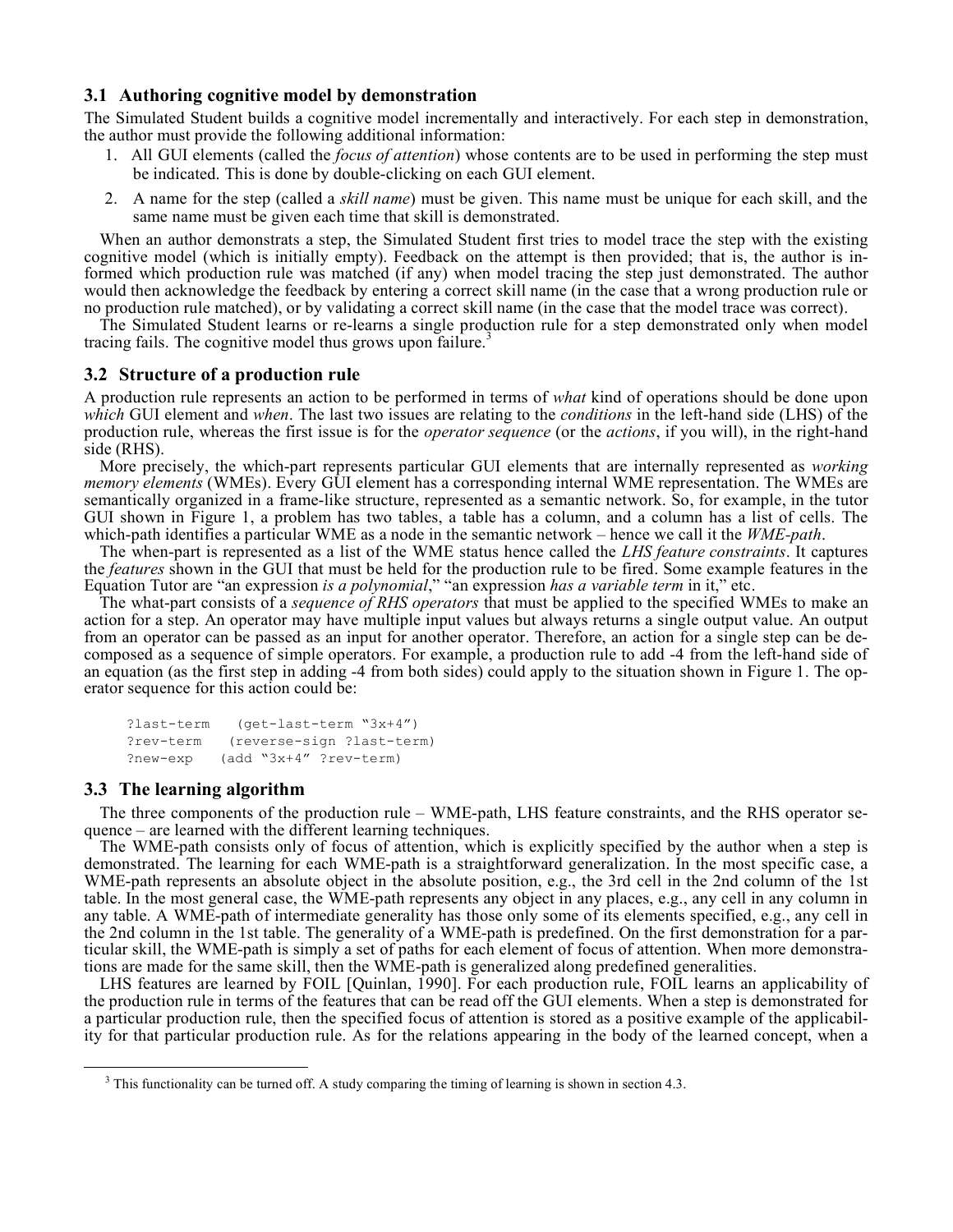step is demonstrated, all of the feature predicates given a priori as background knowledge are tested against the focus of attention. The results become the positive and negative examples for those relations. Furthermore, an instance of demonstration on a particular production rule becomes a negative example for all other production rules demonstrated so far.

The learning for the RHS operator sequence is the most simple and straightforward. Given a set of instances of demonstration on a particular rule application, the Simulated Student tries to find the shortest sequence of operators that agrees with all instances in the sense that it always produces the action from the focus of attention for each of the demonstration instances. This is done by the iterative-deepening depth-first search.

The next two sections show empirical studies to evaluate the effectiveness of demonstrations to address the central research question of what defines a better demonstration.

# **4 Curriculum Evaluation Study**

#### **4.1 Purpose of the study**

The primary purpose of the first study is to examine how differences in the sequence of training problems used in the demonstration affect learning. For human students, teaching "easy" problems prior to "hard" problems might make more sense, presumably because it imposes less cognitive load. What about a machine learner, which does not suffer from such a limitation of cognitive resources?

Note that in many cases, the author will be sequencing examples with a human student in mind. For purely engineering purposes, therefore, it is useful to understand the degree to which the sequence of examples needed by the simulated student coincides with our intuitions about human learning [VanLehn, 1987]. Also, if example ordering causes a significant difference in learning performance, we must identify the sequence of training problems that works best for the simulated student.

As mentioned above, the Simulated Student re-learns a production rule when a production rule turns out to be incorrect. More precisely, the Simulated Student first attempts to model trace a step demonstrated, and only when the model tracing fails is a corresponding production rule re-learned. In this study, we also explore the effect of forcing the Simulated Student to relearn rules on *every* instance of a rule application in a demonstration.

## **4.2 Method**

There were eight training problems used for the study as shown in Table 1. There were ten production rules involved in the demonstration (shown in the top row in the table). The numbers in the table show the locations in the solution step where a corresponding rule application occurred. Double digits (e.g., 3 7) indicate that the corresponding rule was applied twice on the specified steps. The numbers in the margin show the total number of rule application made for each problem and rule. A total of 54 instances of rule application was demonstrated.



**Table 1: The training problems used in the studies**

For validation of the learned production rules, seven test problems were used that were solved in 67 steps with the same ten production rules used in the demonstration. Each time a training problem had been completely demonstrated, a validation test was run over the seven test problems, and solution steps were model-traced. The accuracy of a production rule was measured as the ratio  $m/N$  where N is the total number of times the rule shoul applied in the seven test problems, and *m* is the number of steps that were correctly model-traced.

There were ten feature predicates and 24 operators given as background knowledge.

## **4.3 Results and Discussion**

#### **Impact of the training sequence on the learning outcome**

When the training problems are ordered according to the number of the production rules applied to solve a problem, the order in which training problems are demonstrated affects learning – ordering training problems from "difficult" problems (more production rules involved to solve a problem) to "easy" problems (fewer production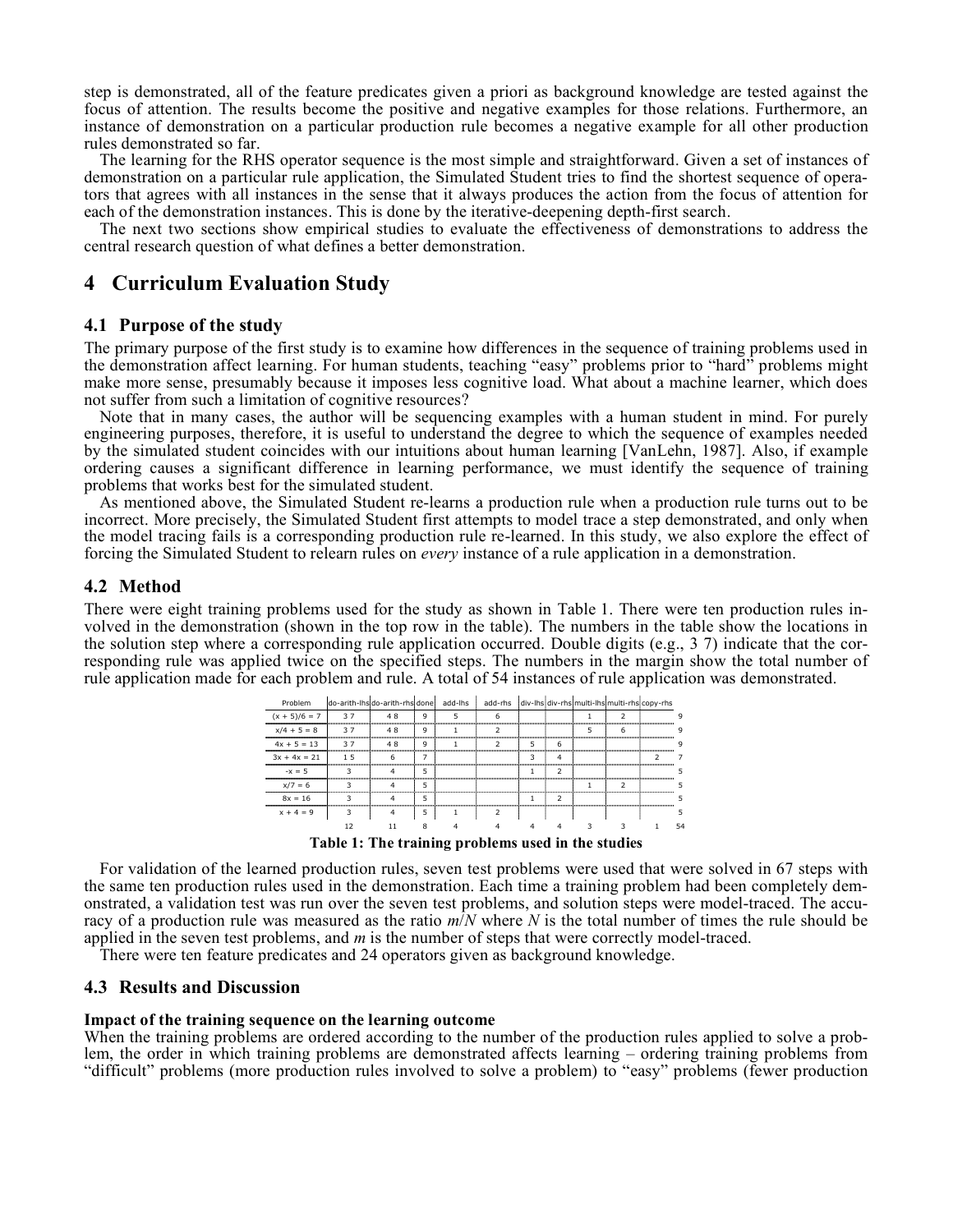rules) leads to better learning in terms of both speed and accuracy. Figure 2 shows two learning curves comparing the Hard-to-Easy (H2E) and Easy-to-Hard (E2H) conditions. The X-axis shows a number of times a particular rule application is demonstrated. The Y-axis is an accuracy of model tracing, aggregated and averaged for each of the learning occurrences across all production rules.



**Figure 2: Comparing order of training problems**

As shown in the figure, the Easy-to-Hard condition required considerably more training instances than learning hard problems first. Notice that learning occurred only when a production rule turned out to be wrong. Hence in the Easy-to-Hard conditions, the production rules learned were more likely to be wrong. At the end of the training sessions, however, there were no differences in the quality of the production rules in both conditions. 4

#### **Can we optimize the training problems?**

To investigate more closely how the order of the training problems affects learning, we randomly ordered eight training problems and evaluated the learning outcomes in the same way described above. It turned out that for a particular production rule to be learned with a small number of demonstration instances, the training problems need to be ordered so that the demonstration instance for a particular production rule happened consecutively across the training problems where the rule applications differed at the WME-path level. In the equation-solving domain, the difference in the rule application at the WME-path level corresponds to the difference in the place in the table where the rule is applied  $-e.g.,$  the 1st line vs. the 3rd line.

The above observation implies that one can design an effective demonstration in terms of the sequence of the training problems that leads to a better learning outcome. To our surprise, we could successfully identify a sequence of only four training problems (shown in Table 2) that leads to a set of production rules with the equivalent quality in the accuracy of model tracing (Figure 3).

| Type                                                                |  | do-arith-lhs do-arith-rhs done add-lhs |  |  | add-rhs div-lhs div-rhs multi-lhs multi-rhs copy-rhs |  |  |  |  |
|---------------------------------------------------------------------|--|----------------------------------------|--|--|------------------------------------------------------|--|--|--|--|
| $x/4 + 5 = 8$                                                       |  |                                        |  |  |                                                      |  |  |  |  |
| $(x + 5)/6 = 7$                                                     |  |                                        |  |  |                                                      |  |  |  |  |
| $3x + 4x = 21$                                                      |  |                                        |  |  |                                                      |  |  |  |  |
|                                                                     |  |                                        |  |  |                                                      |  |  |  |  |
| Talila Պ. A. 66 օգնացության պատմությունների համար համար համար համար |  |                                        |  |  |                                                      |  |  |  |  |

**Table 2: A "better" sequence of training problems**

 $4$  There was a technical glitch in the current implementation that affected the accuracy of model tracing for the current study. The drop at the end of the Hard-to-Easy condition was partly due to this problem.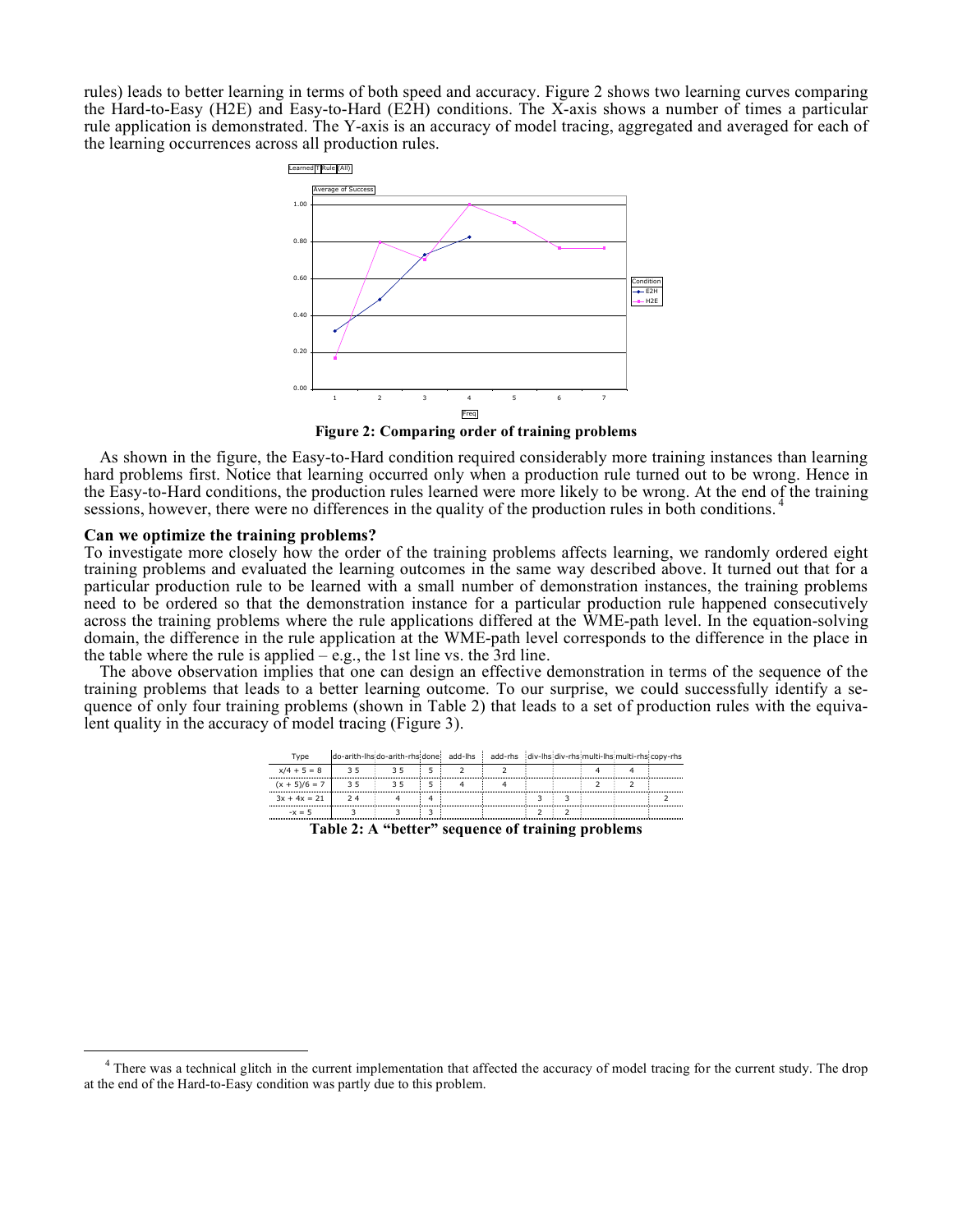





**Figure 4: Learning curve when forced to relearn on each instance of the demonstration steps**

#### **Impact of the timing of re-learning**

As shown in Figure 4, even when the Simulated Student was forced to re-learn rules on every step in the demonstration, there was not a significant difference in the performance of learning in terms of speed and accuracy – the learning converged within 5 demonstration instances. There was a notable drop at the beginning of the Easy-to-Hard condition, but it was due to a coincidental similarity in the rule applications demonstrated. As shown in the Table 1, the first 4 instances for the three rules  $-\omega$ -arith-lhs,  $\omega$ -arith-rhs, and  $\omega$ ne – were demonstrated in the exact same ways in terms of the surface similarity (they were applied in the exact same place in the solution steps).

In summary, the order of training problems has a significant effect that leads to better learning in terms of speed and accuracy. The timing of learning may not have any effect at all, so learning only on failure is sufficient for practical purposes.

# **5 Level of Detail in Demonstration**

#### **5.1 Purpose of the study**

The purpose of the second study is to see if the difference in the level of detail in demonstration could affect learning. The level of detail is defined as the number of actions explicitly demonstrated.

## **5.2 Method**

There were two different types of demonstrations used in the study:

1) The *abbreviated demonstration* showed only a result of an algebraic manipulation. In other words, simplification was done implicitly. For example, when dividing both sides of an equation with a number, the abbreviated demonstration showed only the result of division, say, 4*x*=8 gets *x*=2.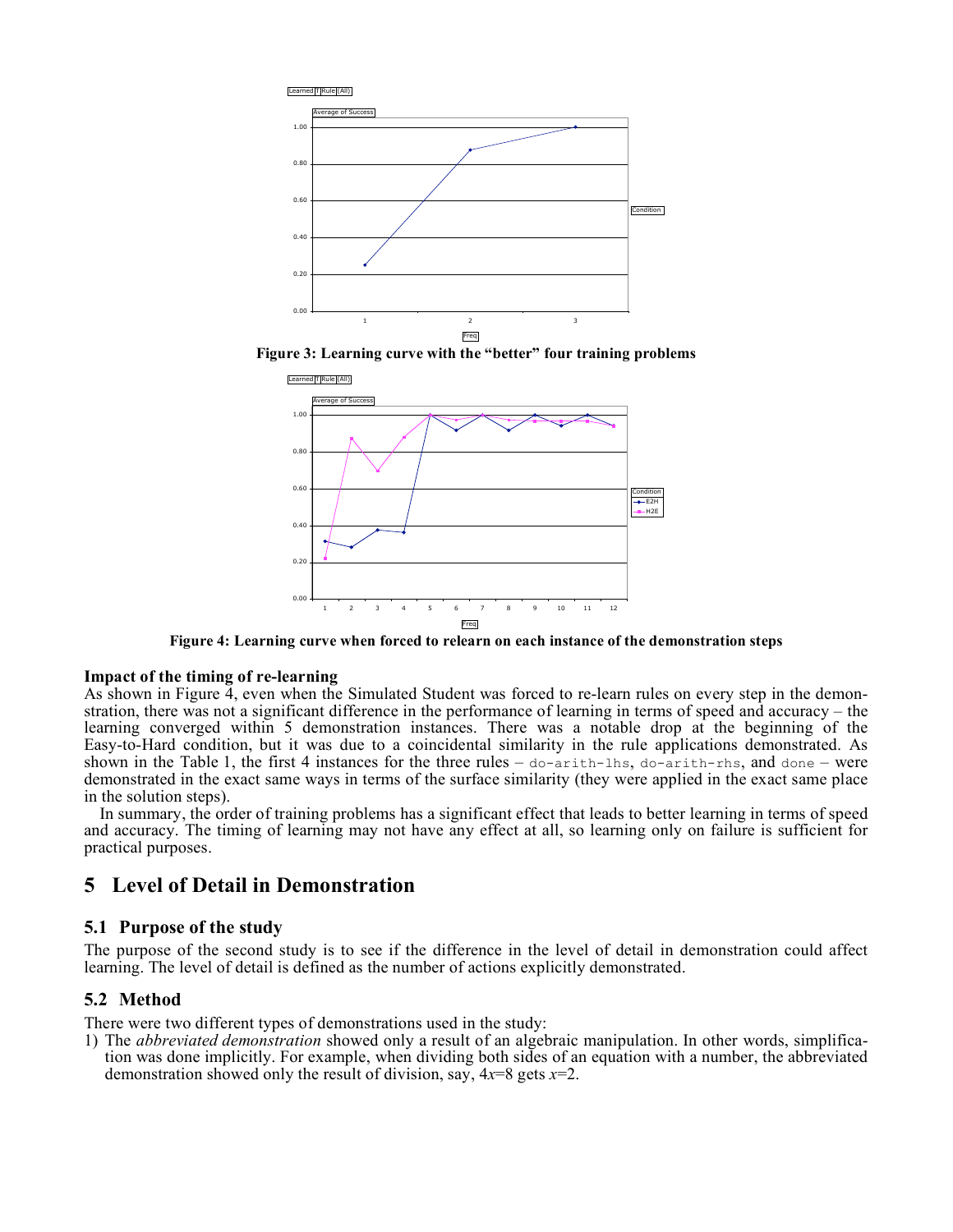2) The *expressive demonstration* showed intermediate steps or algebraic manipulations. For example, dividing the both sides of  $4x=8$  with 4 got  $4x/4=8/4$ , which then simplified to  $x=2$  in the next step.

The same procedure for the validation test and the same dependent variable to measure the accuracy of model tracing were used as in the first study. Also, the same set of feature predicates and operators were used.

#### **5.3 Results and Discussions**

It turned out that ambiguity in demonstration could lead to learning incorrect production rules. We have also found that changing the level of detail in demonstrations could resolve certain types of ambiguity problems. In this section, we first introduce the ambiguity problem, then discuss the effect of changing the level of detail in demonstration.

#### **Ambiguity in demonstration**

There are two kinds of *ambiguity* in a demonstration that could hinder learning.

*Operator Ambiguity*: When  $3x=9$  leading to  $x=3$  was demonstrated as the first instance of a rule to divide both side with the same number, the Simulated Student generated the production rule that leads A*x*=B to *x*=A instead of  $x=BA/A$ .

This type of ambiguity happens when there are multiple ways to sequence operators to replicate the demonstration (e.g., get a coefficient of the left-hand side vs. divide right-hand side with the coefficient).

*Structure Ambiguity*: When the equation  $2x-4x+3=4$  leading to  $2x-4x=4-3$  was demonstrated for a production rule to transfer a constant term to the other side, the Simulated Student generated a RHS operator sequence that moves the *last term* on the left-hand side of the equation. This rule is overly specific and might result in semi-optimal solution, say, leading  $2x+3-4x=4$  to  $2x+3=4+4x$ .

This type of ambiguity happens when there are multiple ways to identify the object to be manipulated (e.g., the last term vs. the first constant term).

#### **Impact of the level of detail in a demonstration**

With the abbreviated demonstration, incorrect (overly specific) production rules were occasionally generated when the training problems had both operator and/or structure ambiguities, but these incorrect rules were eventually fixed when more demonstration instances were provided that served as the counter examples to disambiguate previous instances. For example, 4*x*=8 leading to *x*=2 served to disambiguate the 3*x*=9 example noted above.

The expressive demonstration, on the other hand, was less affected by operator ambiguity. For example, given that  $3x=9$  leads to  $3x/3 = 9/3$ , the Simulated Student successfully generated a production rule that divides the left-hand side of the equation with the coefficient of the variable term in the original equation. The difference in the degree of detail in demonstration also affects the complexity of the search. With abbrevi-

ated demonstrations, the search complexity increased drastically because the Simulated Student had to search all implicit operators that were abridged in the demonstration. As a result, when the number of RHS operators increases, the search becomes impractical as shown in Table 3. The table shows a time in second to complete a search, and the number of nodes expanded in the search space. A dash mark '–' shows that there was no rule generated at the specific operator length. In summary, the detailed demonstrations are more practical for two reasons: (1) it decreases the chance of

learning incorrect rules from operator ambiguity; and (2) the resulting production rules tend to have fewer RHS operators and search is less expensive.

| Number of    | Detailed      |       | Abbreviated<br>demonstration |        |  |  |  |  |  |  |  |
|--------------|---------------|-------|------------------------------|--------|--|--|--|--|--|--|--|
| operators in | demonstration |       |                              |        |  |  |  |  |  |  |  |
| <b>RHS</b>   | Time [sec]    | Space | Time [sec]                   | Space  |  |  |  |  |  |  |  |
|              | 0.00          |       | 0.00                         |        |  |  |  |  |  |  |  |
|              | 0.12          | 19    | 0.04                         |        |  |  |  |  |  |  |  |
|              | 10.21         | 1452  | 40.31                        | 3563   |  |  |  |  |  |  |  |
|              |               |       | 2396.52                      | 212780 |  |  |  |  |  |  |  |

**Table 3: Comparison of the search complexity with different degree of detail in demonstration**

# **6 Conclusion**

The Simulated Students are a useful tool for authors of Cognitive Tutors, especially for the novice authors who are not familiar with cognitive modeling or AI programming.

The empirical studies showed that there is a significant effect in ordering training problems where an effective ordering involves instances of rule application that differ at the level of focus of attention, namely, the topological